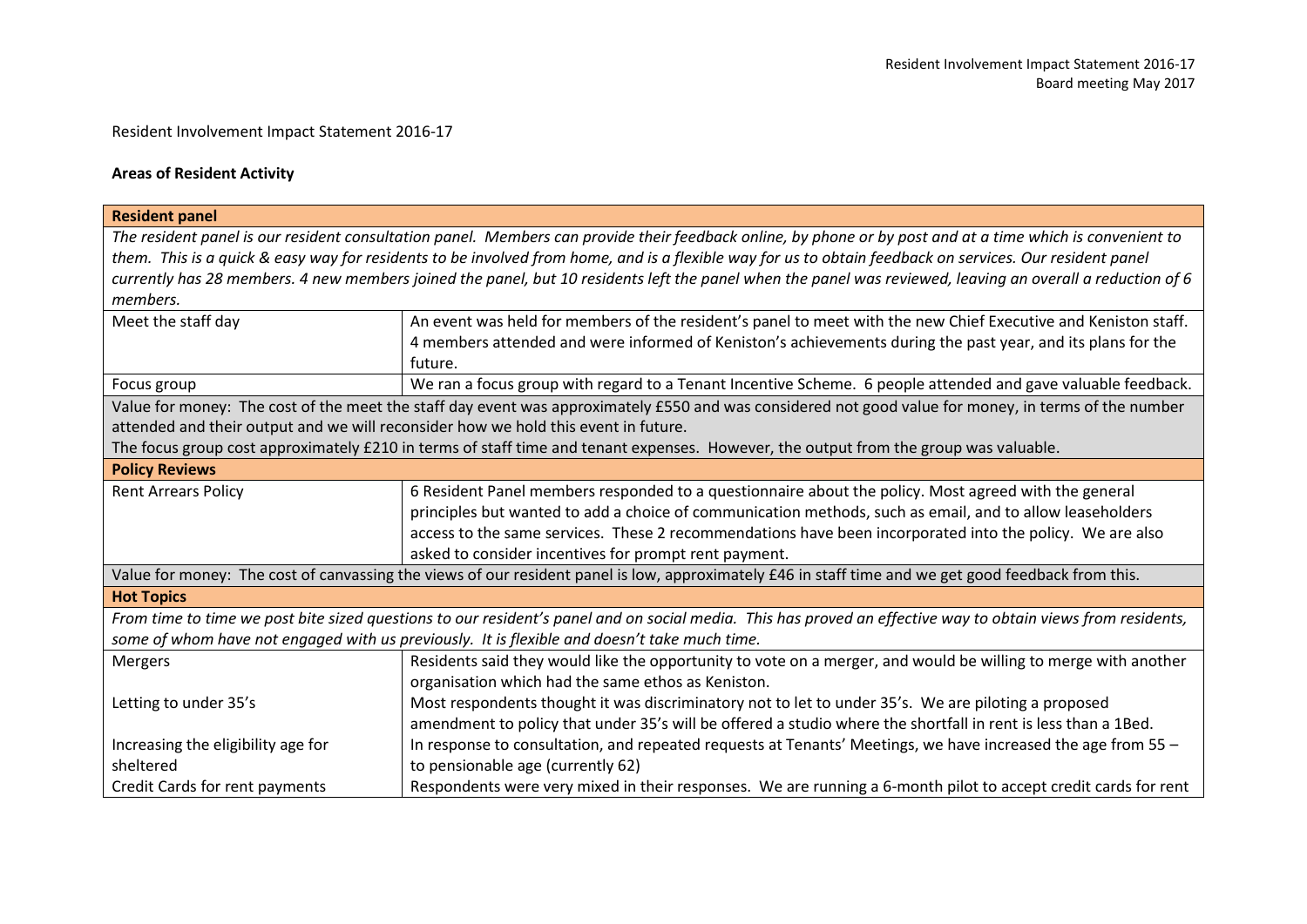|                                                                                                                                                       | payments although this will not be promoted or encouraged.                                                                                                   |  |  |
|-------------------------------------------------------------------------------------------------------------------------------------------------------|--------------------------------------------------------------------------------------------------------------------------------------------------------------|--|--|
| Credit Unions and membership fees                                                                                                                     | Respondents were mixed as to whether Keniston should pay the membership fee or not. On investigation we                                                      |  |  |
|                                                                                                                                                       | thought that there are better banking accounts available, although the savings account is worth it in order to be                                            |  |  |
|                                                                                                                                                       | eligible for a loan with reasonable interest rates. For this reason we will not be looking to pay the first year                                             |  |  |
|                                                                                                                                                       | membership fee.                                                                                                                                              |  |  |
| Should we build for shared ownership?                                                                                                                 | Very few responded and preferred VRTB                                                                                                                        |  |  |
| Building for older people                                                                                                                             | All respondents said that they would prefer to stay in their own home and in a mixed community, but would like                                               |  |  |
|                                                                                                                                                       | bungalows.                                                                                                                                                   |  |  |
| Rubbish & recycling                                                                                                                                   | Are people uneducated about recycling - or just lazy? - A tenant said they would like us to pay more attention to                                            |  |  |
|                                                                                                                                                       | tenants with untidy gardens.                                                                                                                                 |  |  |
|                                                                                                                                                       |                                                                                                                                                              |  |  |
|                                                                                                                                                       | Value for money: The cost of this is minimal and we get good feedback, as long as we pick the right topic that interests people.                             |  |  |
| <b>Estate Satisfaction surveys</b>                                                                                                                    |                                                                                                                                                              |  |  |
|                                                                                                                                                       | We carry out surveys every other year on a scheme by scheme basis and are specially focused on the services provided by Keniston paid for out of the service |  |  |
|                                                                                                                                                       | charge. 8 schemes were surveyed, and the comments below are the recommendations we are carrying out.                                                         |  |  |
| Dromore                                                                                                                                               | Residents asked us to be more efficient when adjusting time clocks for winter and summer time. A procedure is                                                |  |  |
|                                                                                                                                                       | now in place across all those schemes affected.                                                                                                              |  |  |
| <b>Burnhill House</b>                                                                                                                                 | Residents asked for additional colourful plants in the planters, and this work is due to be carried out shortly.                                             |  |  |
|                                                                                                                                                       | Residents queried a more energy saving lighting system, and we are looking into this within our upgrade                                                      |  |  |
|                                                                                                                                                       | programmes.                                                                                                                                                  |  |  |
| Lyham Road                                                                                                                                            | Residents were unsatisfied with the garden in that it lacked colour. Bulbs have been planted, and we are looking                                             |  |  |
|                                                                                                                                                       | to replant a central bed this summer at the residents' request.                                                                                              |  |  |
|                                                                                                                                                       | Value for money: The direct cost of administrating the survey is minimal, but it takes a great effort to get over 50% in responses. Approximately £100 is    |  |  |
|                                                                                                                                                       | further spent in obtaining more responses. We currently post, email, telephone and door knock and we will be including surveys by text this year. We also    |  |  |
|                                                                                                                                                       | offered a prize draw, but this did not encourage more responses. However, the feedback is very valuable to us.                                               |  |  |
| <b>Social media</b>                                                                                                                                   |                                                                                                                                                              |  |  |
|                                                                                                                                                       | Social media includes Twitter and Facebook and to date we have 321 friends on the Darrick Wood Facebook; 44 members on the Keniston Gossip; 119 likes        |  |  |
| on the Keniston Facebook, 1138 followers on Twitter.                                                                                                  |                                                                                                                                                              |  |  |
| <b>Community events held at schemes</b>                                                                                                               |                                                                                                                                                              |  |  |
| Local events are a good way for residents to meet other residents and Housing Officers to discuss local issues and concerns. Community events include |                                                                                                                                                              |  |  |
| community action days, involving local partners and / or fun days to promote a sense of belonging and cohesion.                                       |                                                                                                                                                              |  |  |
| Activities at the sheltered schemes                                                                                                                   | In addition to the usual quizzes, coffee mornings, bring and buys, darts teams there has been a summer trip to                                               |  |  |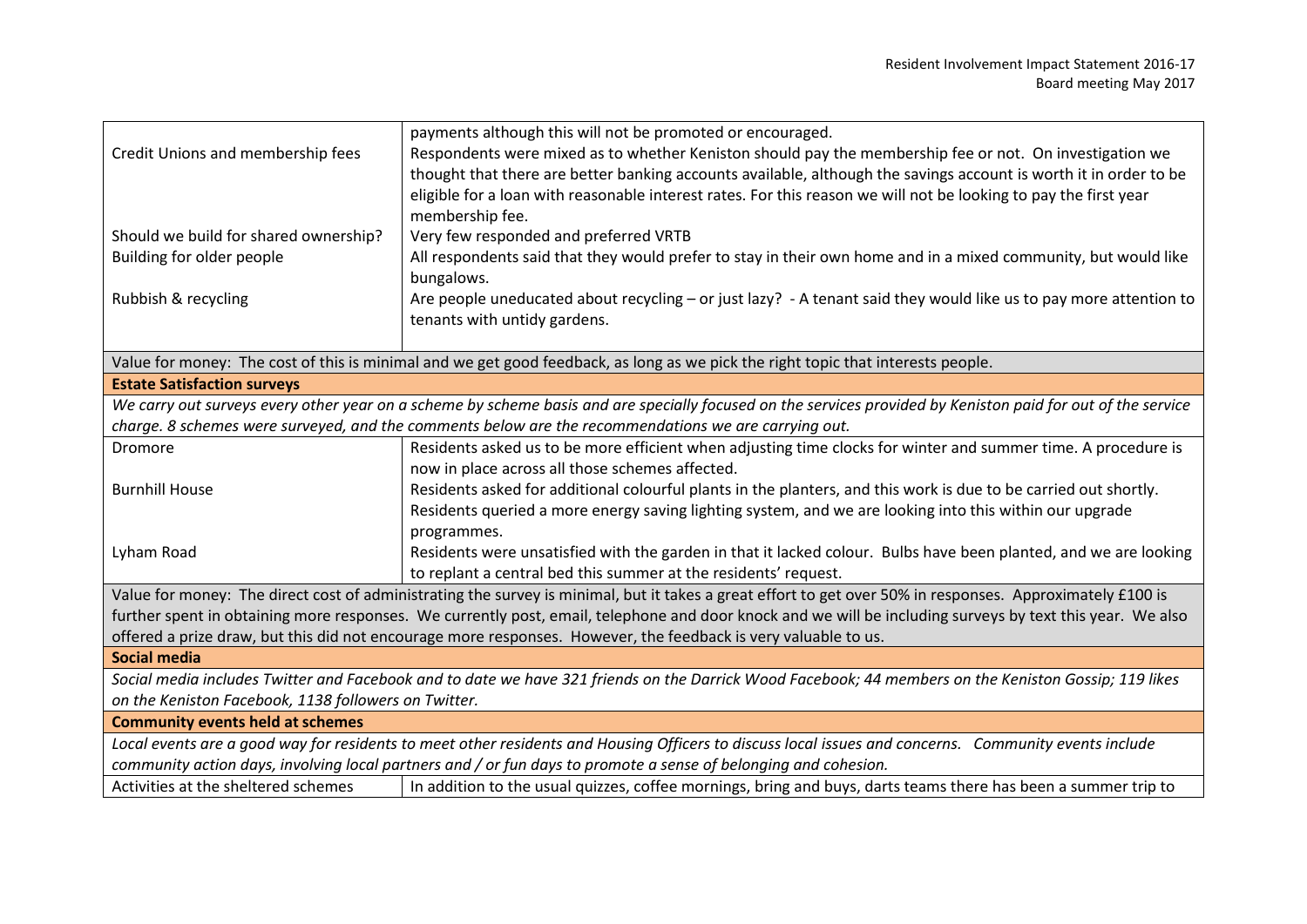|                                                                                                                                                          | Rye; themed tea parties such as the Queens 90 <sup>th</sup> birthday, the Paralympics, Halloween and Valentines. There                                       |  |  |  |
|----------------------------------------------------------------------------------------------------------------------------------------------------------|--------------------------------------------------------------------------------------------------------------------------------------------------------------|--|--|--|
|                                                                                                                                                          | have been 3 coach trips to local garden centres, and Wisley Gardens. The Crawley scheme held a gardening                                                     |  |  |  |
|                                                                                                                                                          | competition in partnership with the Local Authority.                                                                                                         |  |  |  |
| Social events                                                                                                                                            | Generally we select 2 schemes per year on a rotation basis to carry out an evening social event. This year social                                            |  |  |  |
|                                                                                                                                                          | get togethers at Pound Green Court and Lyham Road achieved a 50% turn out.                                                                                   |  |  |  |
|                                                                                                                                                          | This is an annual event and is generally organised and funded by the Darrick Wood Community Group                                                            |  |  |  |
| Value for money                                                                                                                                          | Most events at the sheltered schemes are self-funded, and the Darrick Wood Community Group pay for coach                                                     |  |  |  |
|                                                                                                                                                          | trips to garden centres. Each evening event costs approximately £200 in terms of staff time and buffet food.                                                 |  |  |  |
| Fun days                                                                                                                                                 | Darrick Wood fun day: This is an annual event and is generally organised and funded by the Darrick Wood                                                      |  |  |  |
|                                                                                                                                                          | <b>Community Group</b>                                                                                                                                       |  |  |  |
| <b>Darrick Wood Community Group</b>                                                                                                                      |                                                                                                                                                              |  |  |  |
|                                                                                                                                                          | The group exist to fund raise to pay for activities and courses for the benefit of the community. The group manages bookings for the centre, which include a |  |  |  |
|                                                                                                                                                          | twice weekly karate club, weekly mother and toddler club and private parties. The group lost a significant source of income when Bromley Healthcare          |  |  |  |
| withdrew from use of the centre. Unfortunately, the group were also unsettled by the sudden death of their Treasurer/ Cleaner and stalwart of the group. |                                                                                                                                                              |  |  |  |
| The group struggles to recruit a new Treasurer and Secretary.                                                                                            |                                                                                                                                                              |  |  |  |
| <b>Training for residents</b>                                                                                                                            |                                                                                                                                                              |  |  |  |
|                                                                                                                                                          |                                                                                                                                                              |  |  |  |
|                                                                                                                                                          | We aim to develop residents' potential, and want to provide training to help our residents become more work ready.                                           |  |  |  |
| We work in partnership with Bromley                                                                                                                      | We work in partnership with Bromley Adult Education (BAE), and most courses are free of charge for our tenants                                               |  |  |  |
| Adult Education and most courses are                                                                                                                     | to attend. Courses include:                                                                                                                                  |  |  |  |
| free or free to people on benefits.                                                                                                                      | Microsoft Office intermediate 3 attendees                                                                                                                    |  |  |  |
| Courses held for 16-17 were:                                                                                                                             | Nail art 7 attendees<br>2.                                                                                                                                   |  |  |  |
|                                                                                                                                                          | Intro to eyebrow and eyelash treatments 5 attendees<br>3.                                                                                                    |  |  |  |
|                                                                                                                                                          | UV Gel nails 8 attendees<br>4.                                                                                                                               |  |  |  |
| Other training included:                                                                                                                                 | Microsoft Publisher 3 attendees                                                                                                                              |  |  |  |
|                                                                                                                                                          | Creative art for mindfulness 4 attendees<br>6.                                                                                                               |  |  |  |
|                                                                                                                                                          |                                                                                                                                                              |  |  |  |
|                                                                                                                                                          | Other courses included:                                                                                                                                      |  |  |  |
|                                                                                                                                                          | 1. Essential first aid for all ages 7 attendees                                                                                                              |  |  |  |
|                                                                                                                                                          | 2. Essential first aid for parents 3 attendees                                                                                                               |  |  |  |
|                                                                                                                                                          | 3. Money and business course 3 attendees                                                                                                                     |  |  |  |
|                                                                                                                                                          |                                                                                                                                                              |  |  |  |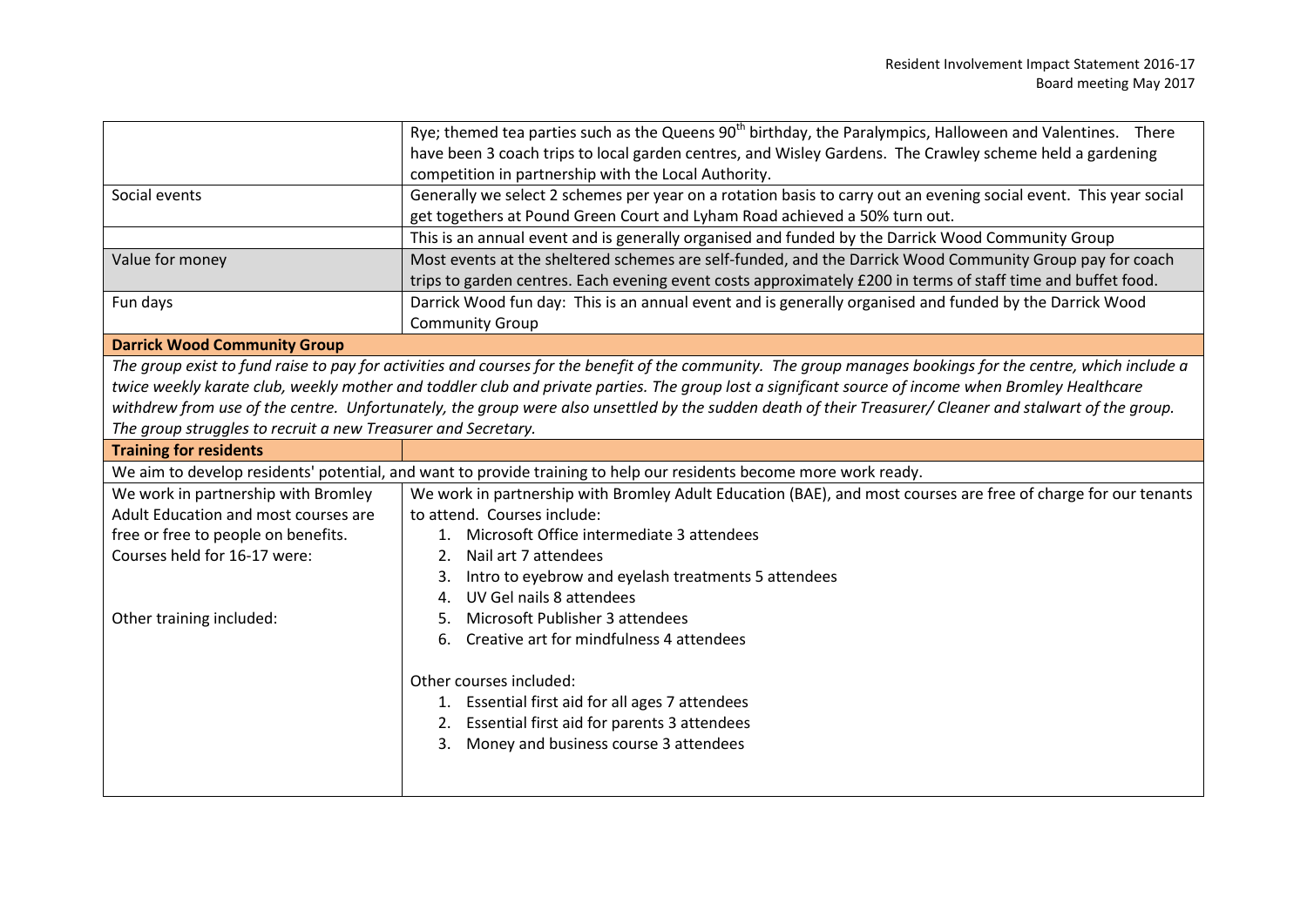|                                                                                                                                                          | Customer Service (1) - we had an opportunity to work in partnership with Bluewater to deliver up to 6 free                                                   |  |  |
|----------------------------------------------------------------------------------------------------------------------------------------------------------|--------------------------------------------------------------------------------------------------------------------------------------------------------------|--|--|
|                                                                                                                                                          | training courses in customer care, but having tried to run the course twice, we could not continue with the lack                                             |  |  |
|                                                                                                                                                          | of numbers.                                                                                                                                                  |  |  |
|                                                                                                                                                          | 2 resident panel members volunteered for training via TPAS, but on both occasions TPAS have cancelled due to                                                 |  |  |
|                                                                                                                                                          | lack of numbers.                                                                                                                                             |  |  |
| Events organised and paid for by the                                                                                                                     | Sheltered coach trip to Coolings garden centre<br>1.                                                                                                         |  |  |
| DWCC were:                                                                                                                                               | Queen's birthday street party/BBQ<br>2.                                                                                                                      |  |  |
|                                                                                                                                                          | Family coach trip to Hastings<br>3.                                                                                                                          |  |  |
|                                                                                                                                                          | Community action and fun day<br>4.                                                                                                                           |  |  |
|                                                                                                                                                          | Halloween party<br>5.                                                                                                                                        |  |  |
|                                                                                                                                                          | New Year community lunch and memorial plaque unveiling<br>6.                                                                                                 |  |  |
|                                                                                                                                                          |                                                                                                                                                              |  |  |
|                                                                                                                                                          | Value for money: Courses provided by BAE are either free or free to people on benefits. The Darrick Wood Community Group has usually paid for those          |  |  |
| who are not on benefits. The Community Involvement Officer advertises the courses, and much of her time is spent on recruiting people to attend a        |                                                                                                                                                              |  |  |
| course.                                                                                                                                                  |                                                                                                                                                              |  |  |
|                                                                                                                                                          |                                                                                                                                                              |  |  |
| <b>Management Team Walkabouts</b>                                                                                                                        |                                                                                                                                                              |  |  |
|                                                                                                                                                          | We arrange monthly estate walkabouts throughout the year to identify environmental issues that local tenants are concerned about and consider                |  |  |
|                                                                                                                                                          | improvements that could address the issues. Some recommendations are put forward as a Better Homes, Better Neighbourhood initiative.                         |  |  |
|                                                                                                                                                          | Value for money: Cost £4032 in terms of staff time; We would like to meet more tenants, and it is hoped our new texting service reminding tenants of the     |  |  |
| date will help with this. We have condensed some inspections in the same boroughs to the same day, thereby saving on staff time and travel, and this has |                                                                                                                                                              |  |  |
| saved £1300                                                                                                                                              |                                                                                                                                                              |  |  |
|                                                                                                                                                          |                                                                                                                                                              |  |  |
| <b>Resident meetings</b>                                                                                                                                 |                                                                                                                                                              |  |  |
|                                                                                                                                                          | We generally hold 2 meetings per year at each scheme. Sometimes this is to discuss a particular issue, for example, to address a racism problem at a         |  |  |
|                                                                                                                                                          | sheltered scheme, we invited the Safer Neighbourhood Team to discuss this, or at another scheme we invited the safer neighbourhood team to assist us in      |  |  |
|                                                                                                                                                          | dealing with a particular anti-social behaviour issue. The meetings allow us the opportunity to discuss issues affecting Keniston and we ask for feedback on |  |  |
| our service such as cleaning and gardening.                                                                                                              |                                                                                                                                                              |  |  |

| Issues raised at tenants meetings that | Silver & Byers Court: tenants were concerned about security as undesirable people were gaining access to     |  |  |
|----------------------------------------|--------------------------------------------------------------------------------------------------------------|--|--|
| Keniston has addressed                 | the block. We installed better locks and bolts; installed an extra camera to the existing CCTV system and we |  |  |
|                                        | will be installing gates to the bin area.                                                                    |  |  |
|                                        | Hornsey Road: complained about their door entry system and their issues were addressed with a recent         |  |  |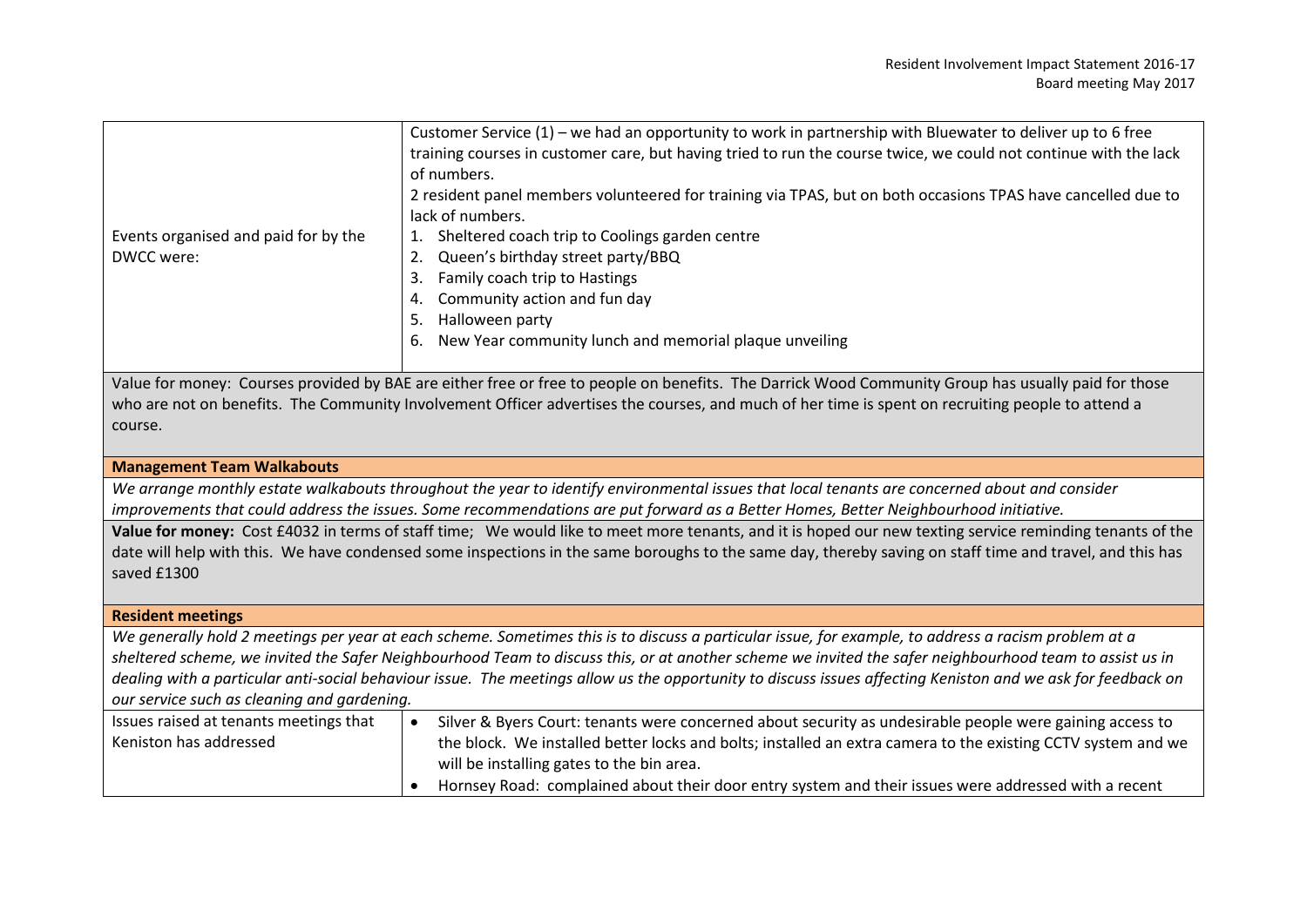|                                                                                                                                                          | upgrade. Tenants report there has been significantly less unwanted callers.                                                                               |  |  |  |  |
|----------------------------------------------------------------------------------------------------------------------------------------------------------|-----------------------------------------------------------------------------------------------------------------------------------------------------------|--|--|--|--|
|                                                                                                                                                          | Sheltered schemes: asked for Wi-Fi in the communal lounge. This has been installed.                                                                       |  |  |  |  |
| Value for money: Each tenant meeting costs approximately £100; The number of attendees vary between 1 & 6. Very few attend in the winter. Meetings       |                                                                                                                                                           |  |  |  |  |
| at Sheltered schemes are still popular. It is proposed to carry out 1 tenant meeting per year between the months of March-October, with the intention of |                                                                                                                                                           |  |  |  |  |
| holding a 2 <sup>nd</sup> if there are particular issues to discuss. This will save approximately £400                                                   |                                                                                                                                                           |  |  |  |  |
| <b>Better Homes, Better Neighbourhoods</b>                                                                                                               |                                                                                                                                                           |  |  |  |  |
|                                                                                                                                                          | A budget of £110,000 was set aside to carry out estate improvements. This year, we used the entire budget to an improvement at Tollington Park. This is a |  |  |  |  |
| scheme of 6 flats in Hornsey Road. Residents complained of suspected drug dealers on the stairwell and gangs from the nearby Andover estate were         |                                                                                                                                                           |  |  |  |  |
| known to gather nearby.                                                                                                                                  |                                                                                                                                                           |  |  |  |  |
| <b>Resident Groups</b>                                                                                                                                   |                                                                                                                                                           |  |  |  |  |
| We will assist with setting up a residents group where there is interest.                                                                                |                                                                                                                                                           |  |  |  |  |
| Sheltered schemes                                                                                                                                        | A group of residents at Tarling Close, supported by the Sheltered Scheme Manager fund raise and pay for                                                   |  |  |  |  |
|                                                                                                                                                          | activities at the scheme. An attempt was made to replicate this at Darrick Wood, but unfortunately required too                                           |  |  |  |  |
|                                                                                                                                                          | much of the Community Involvement Officer's time, so it became uneconomic to pursue.                                                                      |  |  |  |  |
| <b>Outcome of Complaints and Resolutions</b>                                                                                                             |                                                                                                                                                           |  |  |  |  |
| Policy or service changes as a result of                                                                                                                 | Water leaks: Have run several promotions to increase the take up of a low cost insurance scheme.<br>$\bullet$                                             |  |  |  |  |
| outcomes of complaints or resolutions:                                                                                                                   |                                                                                                                                                           |  |  |  |  |
| <b>Other</b>                                                                                                                                             |                                                                                                                                                           |  |  |  |  |
| <b>Talkback</b>                                                                                                                                          | We have recruited 2 people to the editorial panel. They proof read our articles for Talkback, and give us                                                 |  |  |  |  |
|                                                                                                                                                          | feedback on the latest edition.                                                                                                                           |  |  |  |  |
| Volunteering                                                                                                                                             | Our volunteer who runs the Homework Club at the Youth club is continuing.                                                                                 |  |  |  |  |
| <b>Training</b>                                                                                                                                          |                                                                                                                                                           |  |  |  |  |
| <b>Board members</b>                                                                                                                                     | We received 2 enquiries to become a board member. One was declined due to rent arrears, and we have tried                                                 |  |  |  |  |
|                                                                                                                                                          | unsuccessfully to channel their interest towards tenant scrutiny. Another came to observe but has not been able                                           |  |  |  |  |
|                                                                                                                                                          | to commit to the post.                                                                                                                                    |  |  |  |  |